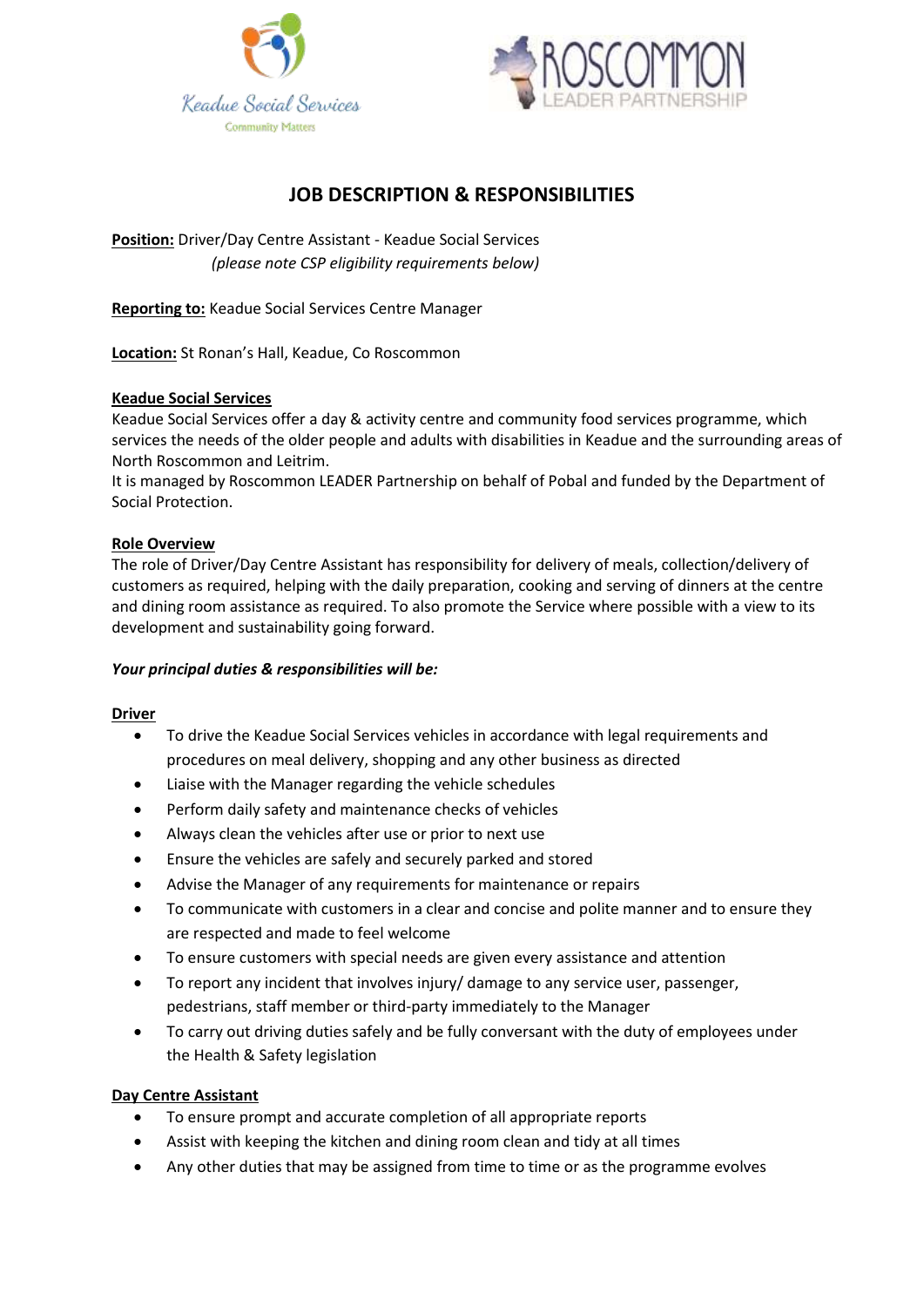- Undertake any other duties as required in order to keep the facility running smoothly
- Provide cover as required for staff across the Service
- Carry out all duties in accordance with the agreed policies and procedures of Roscommon LEADER Partnership
- To be familiar with the requirements of the Safety, Health at Work Act 2005
- Be aware of and promote Fire Safety rules and regulations
- Attendance of any training course required by management

## **CONFIDENTIALITY OF THE SERVICE UERS, STAFF AND CENTRE TO BE MAINTAINED AT ALL TIMES**

#### *Experience required*

- A full clean Driving Licence is essential
- D1 category Driving Licence is desirable but not essential
- Experience of working with older people
- Experience of working in a food environment
- Applicants must meet the CSP eligibility criteria (please note CSP eligibility requirements below)

#### *Skills/Knowledge required*

- Highly organized
- Excellent written and oral communication skills
- Health & Safety knowledge
- Ability to work as part of a team as well as on own initiative
- Garda vetting and satisfactory references are essential

#### **NOTE**

**This job description and list of duties is not exhaustive and may be reviewed, updated and/or amended from time to time in line with the ongoing development of RIDC's operations and needs of the services.**